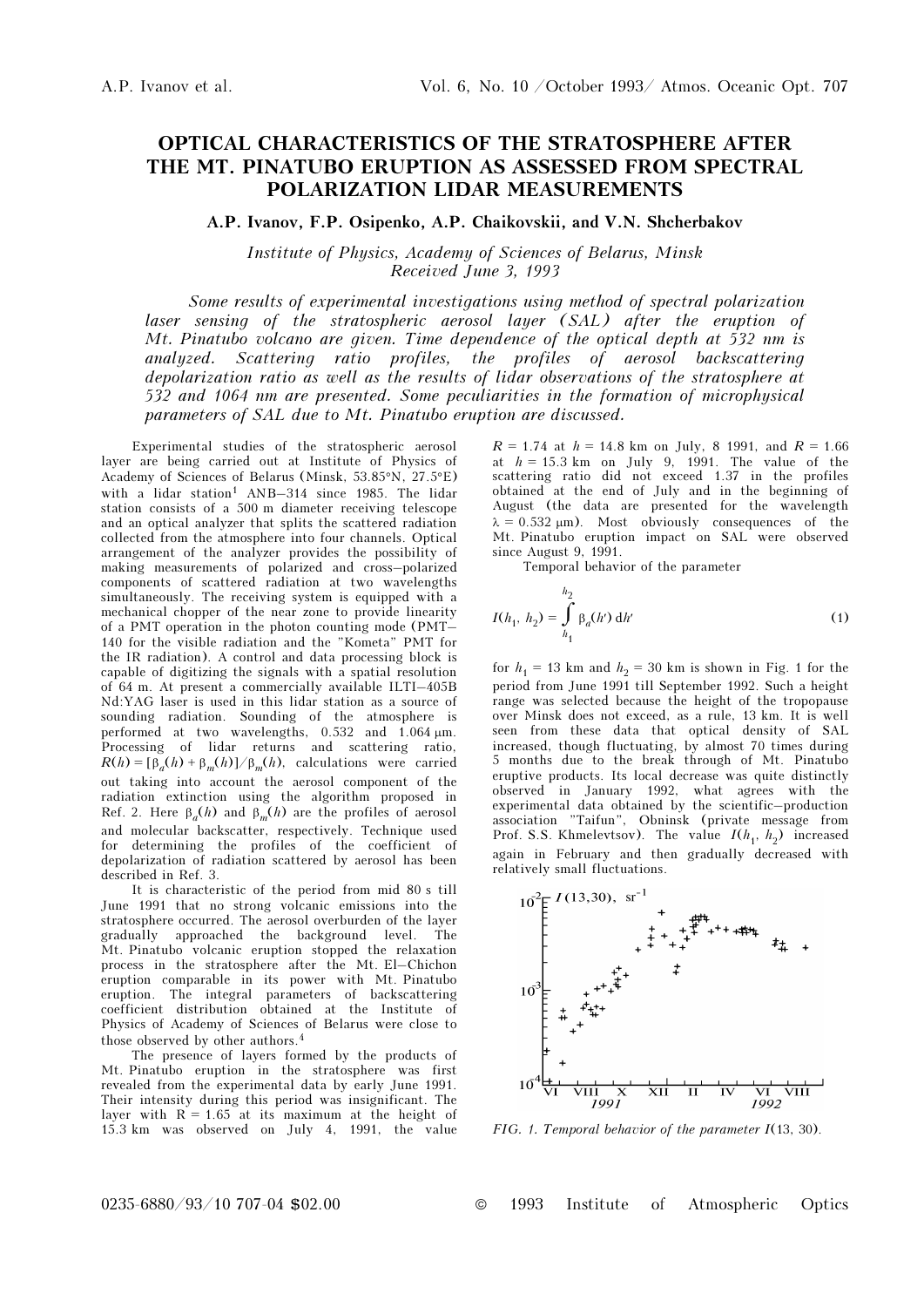

FIG. 2. Scattering ratio profiles R(h) at the wavelength  $\lambda = 532$  nm (a) 1) July 8, 1991, 2) August 14, 1991, 3) September 12, 1991, 4) September 26, 1991, 5) October 11, 1991. (b) 1) November 14, 1991, 2) December 6, 1991, 3) December 8, 1991, 4) December 25, 1991. (c) 1) January 31, 1991, 2) February 8, 1992, 3) March 2, 1992, 4) June 6, 1992, 5) July 10, 1992, 6) August 30, 1992.

Noticeable variations of the parameters  $I(h_1, h_2)$ , the number of observed layers, their location, intensity, the values of the scattering ratio at maximum were observed from July till October, 1991. For example, this is seen from Fig. 2 a where some profiles of the scattering ratio are given. Each curve in Fig. 2 is characterized by its own  $X$ -axis scale. Based on the dependences  $R(h)$  one could judge that the eruptive products in SAL over mid–latitudes during this period were mainly concentrated at the heights  $h \ge 15-25$  km and their mixing was insignificant. The formation of a stable SAL occurred by November, 1991. Some maxima continued to appear against this background during this period (see Fig. 2b). Very often several maxima were observed on this background level. The maximum value of the scattering ratio was observed at the Minsk lidar station on December 25, 1991. The value  $R(h)$  was 13.2 at the height of 19.8 km.

Some typical height dependencies  $R(h)$  for the period of 1992 are given in Fig. 2 c. It is seen that the absence of significant local maxima in the scattering ratio profiles is characteristic of the period from June to August.

The method of recording the profiles of  $Q_a(h)$  of the degree of depolarization of the radiation scattered by aerosol in the backward direction proved to be a convenient tool of controlling the aerosol phase state. The algorithm for calculating  $Q_a(h)$  and the experimental technique are described in Ref. 3. Their specific feature is that one make an additional calibration measurement in which the sounding radiation has linear polarization in the plane oriented at the angle of 45° relative to the optical axes of the analyzer of the receiving system. In this case both channels (recording cross polarized components of scattered radiation) are equally acceptable for recording each component. The profiles of the number of photons recorded coincide accurate to a constant factor determined by the amplification coefficients of each channel. The differences are caused only by noise. So, in addition to the increase of accuracy of data processing (there is no need for a priori value of  $Q_a(h)$  at a reference point), the additional calibration measurement makes it possible to control over the level of errors in counting photons in both channels along all the sounding path.

The common feature of the data obtained at the lidar station of the Institute of Physics of Academy of Sciences of Belarus is the following. The parameter  $Q_a(h)$  in SAL formed by the eruptive products has, as a rule, lower values than in neighbour layers (see Fig. 3a, the profile  $R(h)$  is presented here also). The value  $Q_a(h)$  itself is also small enough. In our opinion, this is indicative of that the particles in SAL are mainly spherical (liquid droplets).

Measurement data on vertical profiles of  $Q_a(h)$  agree with the data from Ref. 5 where very low depolarization of radiation scattered by the main stratospheric aerosol layer formed due to the Mt. Pinatubo eruption was noted. According to measurement data of 1991–1992, the profiles  $Q_a(h)$  had, as a rule, the shape and numerical values similar to those in Fig.  $3a$ . However, sometimes we observed the  $Q_a(h)$  profiles as shown in Fig. 3b. In this case  $Q_a(h)$ values are, on the whole higher, and their increase is observed at altitudes out of the layer formed by the Mt. Pinatubo eruptive products. Possibly, such tendencies are caused by freezing of particles at low temperatures in the stratosphere.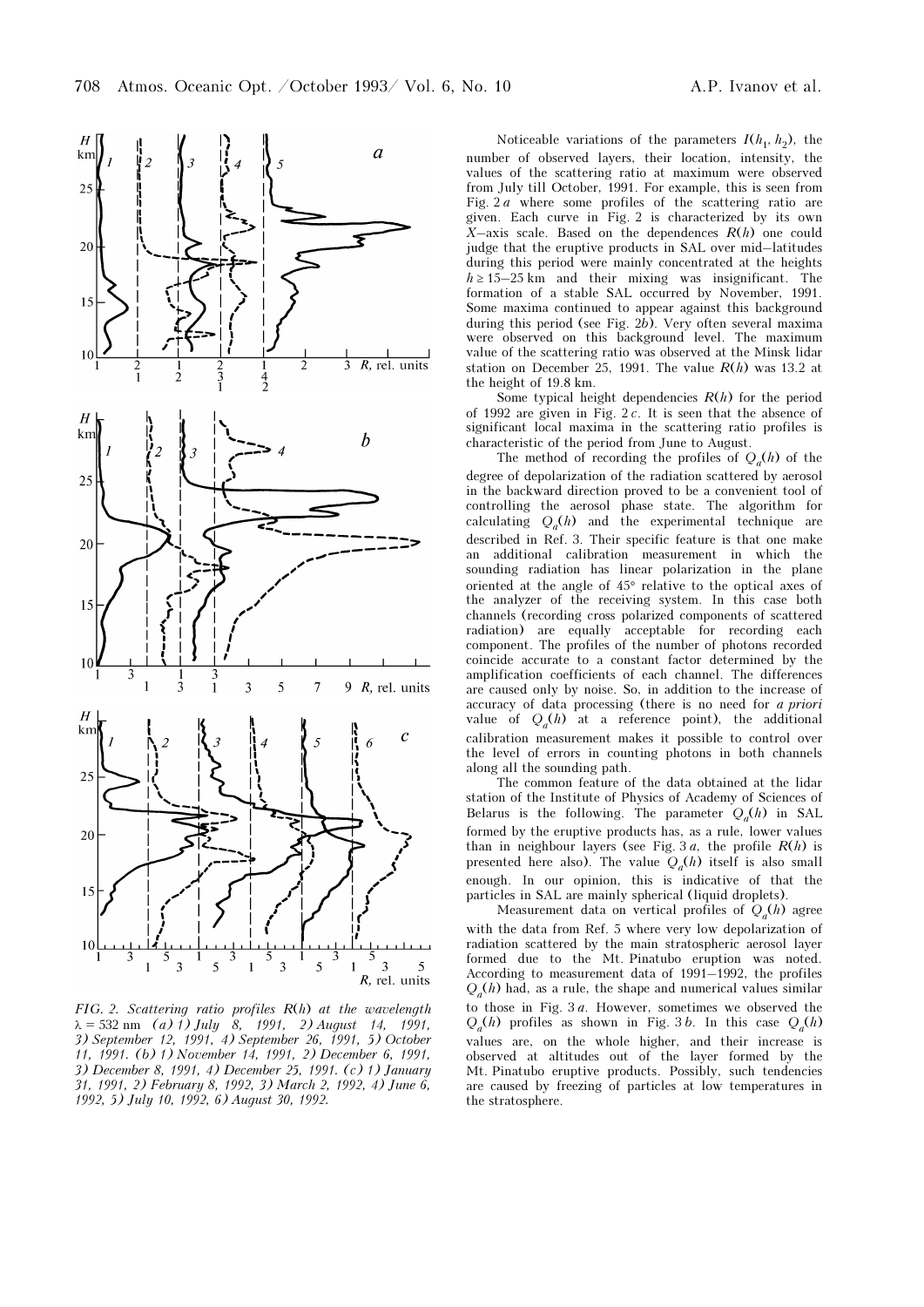

FIG. 3. Profiles of the scattering ratio R(h) (1) and the depolarization coefficient  $Q_a(h)$  (2). (a) February 19, 1992 and (b) December 7, 1991.

The variations of the spectral dependencies of optical parameters of the disperse medium allow one to judge the variability of their microphysical parameters. For this purpose we analyze in this paper differences in the scattering ratio profiles measured at two wavelengths,  $\lambda = 532$  and  $\lambda = 1064$  nm.

Laser sounding at the wavelength  $\lambda = 1064$  nm is convenient because the same laser serves as a source of light at both wavelengths. However, in spite of relatively higher power of radiation, measurements in the photon counting regime in the IR range come across a number of technical difficulties (modern photoelectron multipliers have low quantum efficiency in this spectral range). Therefore, in order to provide more or less reliable recording of lidar returns at  $\lambda = 1064$  nm one should specially select a PMT with a sufficiently high quantum yield of the photocathode, to cool the cathode for suppressing thermal component of the dark current, to optimize the parameters of the PMT's voltage divider, and finally to increase the measurement time, by accumulating photocounts from about 50000 laser shots. These operations make it possible to carry out laser sounding of stratospheric aerosol layer in the photon counting regime at  $\lambda = 1064$  nm. At the same time it was

quite difficult to find a reference point for measurement at  $\lambda = 1064$  nm. As a rule, it occurred during the period of measurements that the aerosol concentration was essential in the region of tropopause and noticeably varied, while the signal recorded from heights greater than 25 km was essentially noisy. In this connection, in our opinion, the analysis is more objective of not the profiles  $R(H, \lambda = 1064)$  or of the ratio  $\beta_a(h, \lambda_1)/\beta_a(h, \lambda_2)$  but the height variability of the parameter

$$
\alpha(h) = \frac{\beta_a(h, \lambda_1) b_a(h', \lambda_2)}{b_a(h, \lambda_2) b_a(h', \lambda_1)}.
$$
\n(2)

As the numerical simulation and the experience of real data processing show, the values of the parameter  $\alpha(h)$  quite weakly depend on the *a priori* choice of the value of scattering ratio at a reference point, and, in addition, the profile of  $\alpha(h)$  makes it possible to judge the spatial variations of the aerosol microstructure.

Vertical profiles  $\alpha(h)$  obtained from data of lidar sensing of the stratosphere during the post Mt. Pinatubo eruption period can be divided into two groups of profiles having distinctly specific shapes. One of them is characteristic of the period from November 1991 till January 1992 (see Fig. 4 a, the profile of the scattering ratio at  $\lambda = 532$  nm is also shown here). Such an altitude behavior of  $\alpha(h)$  shows that there occurred an increase of the average particle size in the height range from 10 to 12 km. Then the particle size keeps constant within SAL and decreases above it. Of course, these conclusions are valid only for particles optically active in the wavelength range 532–1064 nm.

The second kind of profiles  $\alpha(h)$  is characteristic of the period starting from February 1992 (see Fig. 4 b). Such altitude dependences of the parameter  $\alpha(h)$  can be explained by a decrease in the average size of scatterers with increasing height.

It is characteristic of the whole period of observations of SAL formed due to Mt. Pinatubo eruption that practically all profiles  $R(h)$  have several local maxima. It is worth noting here that lidar data have been acquired with the height resolution of 128 m and the number of photocounts recorded in each time gate well exceed the level of statistical spread. Besides, the construction of ANB–314 lidar station has a peculiarity that even if no polarization measurements are done, lidar returns at  $\lambda = 532$  nm are recorded in two channels simultaneously. The difference between the two channels is that only 10% of received radiation is directed into one of them. It is natural, therefore, that minima and maxima in the profiles of scattering ratio  $R(h)$  reconstructed based on data from both channels coincide. It is also understandable that the noise level in the low intensity channel is higher. Since each channel is an independent optoelectronic system such a coincidence of  $R(h)$  shapes is indicative of a true altitude structure of SAL. Note also that time required for acquiring a single profile was about 50 minutes while the whole cycle of measurements, including polarization and calibration measurements, took several hours. However, no significant variations in the successively measured profiles occurred, what was indicative of a presence of large–scale inhomogeneities in SAL structure. It is characteristic that different layers of SAL differ from each other mostly by the number density of particles, the microstructure of the ensembles of scatterers being more stable with height, as is seen from Figs. 3 and 4.